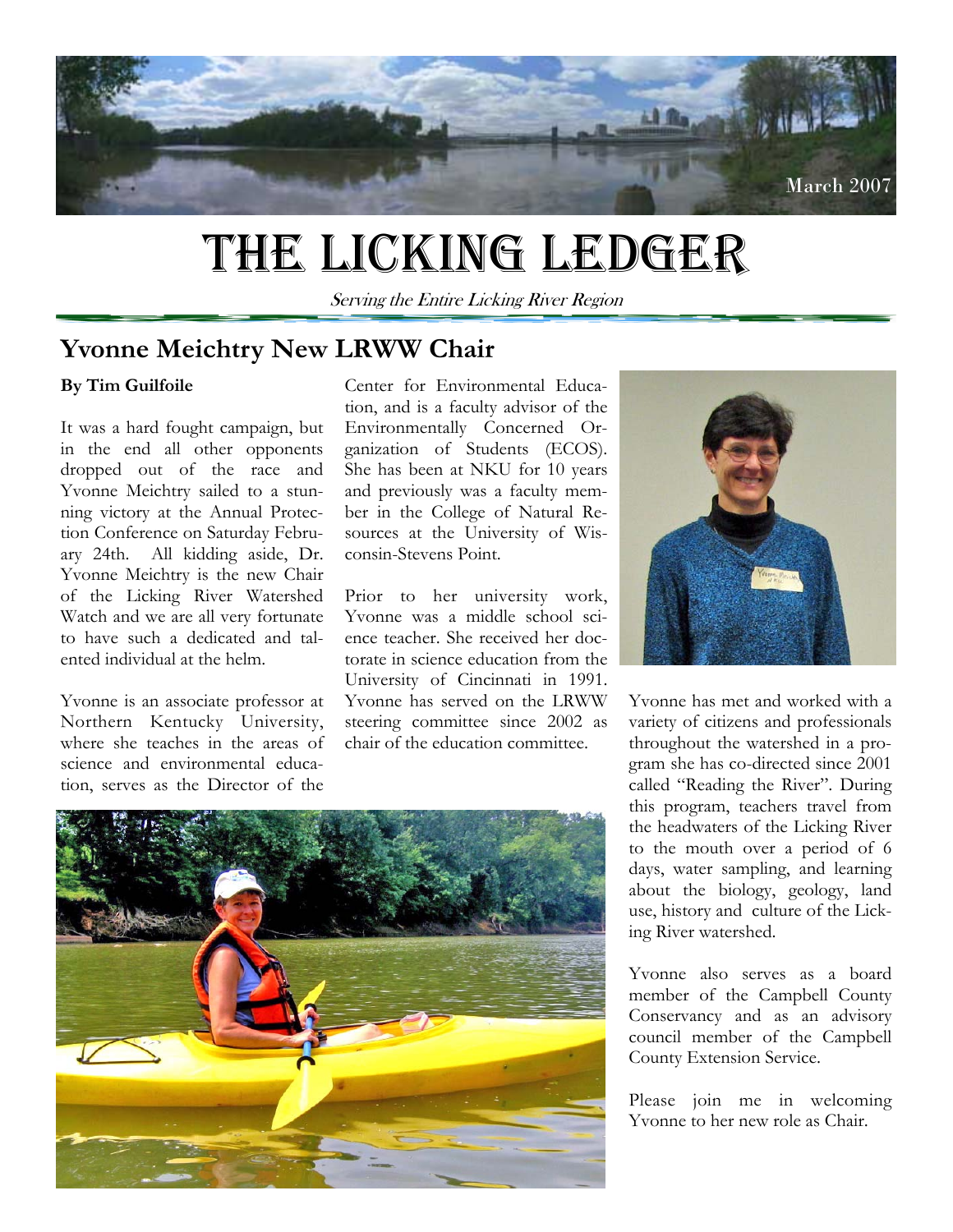

# **Thank You Amanda Moore for Your Leadership**

### **By Tim Guilfoile**

All of us in the Licking River Basin owe a huge debt of gratitude to Amanda Moore for the tireless leadership she provided during her tenure as President of the Licking River Watershed Watch. Amanda's legal background, her organizational skills and her orientation to detail have all been instrumental in keeping the LRWW on track as a vibrant and growing volunteer organization.

As President of the LRWW, Amanda made sure the Steering Committee kept its eye focused on the details of enhancing the volunteer experience with the LRWW. Amanda also made sure that our volunteer activities were appropri-

ately aligned with the scientific principles that ensured the our data met the highest standards of quality. All of this while she had a full time job and had her first baby. Amanda truly represents the very essence of the volunteer spirit that makes the LRWW such a very special organization.

We are not saying goodbye to Amanda, for she intends to remain a member of the LRWW Steer-

ing Committee. But we are clearly saying THANK YOU for everything you have done to help LRWW thrive and contribute so



significantly to the health of our watershed.

## **LRWW Protection Conference Both Fun & Informative**

#### **By Tim Guilfoile**

In a volunteer organization there is an old adage that states that if you are not accomplishing something worthwhile and simultaneously having some fun while doing it, then it may not be worth the time. Well the 2007 LRWW Protection Conference held February 23-24 at Blue Licks Battlefield State Resort Park fulfilled both of these criteria.

Friday evening we enjoyed a casual evening of drinks and hors d'oeuvres. We caught up with old friends and although no formal business was conducted, you know how much business is done in an informal setting.

On Saturday we had a full day program. Our science advisors gave us a detailed rendering of the 2006 sampling results and each of them agreed to write up their presenta-



 government officials. We then tion for future issues of the Licking Ledger. Barry Tonning facilitated our traditional "What's Shakin' in the Basin". We elected a new steering committee and officers (see page 3). Sherry Carran, Covington City Commissioner and Dodd Dixon, former Mayor of Winchester shared their experiences as local

brainstormed about future directions for the LRWW the outcome of which is summarized on page 4 of this publication.

We worked hard, learned a lot and had some fun. It was a great Conference and we'll be providing more information in future issues of the Licking Ledger.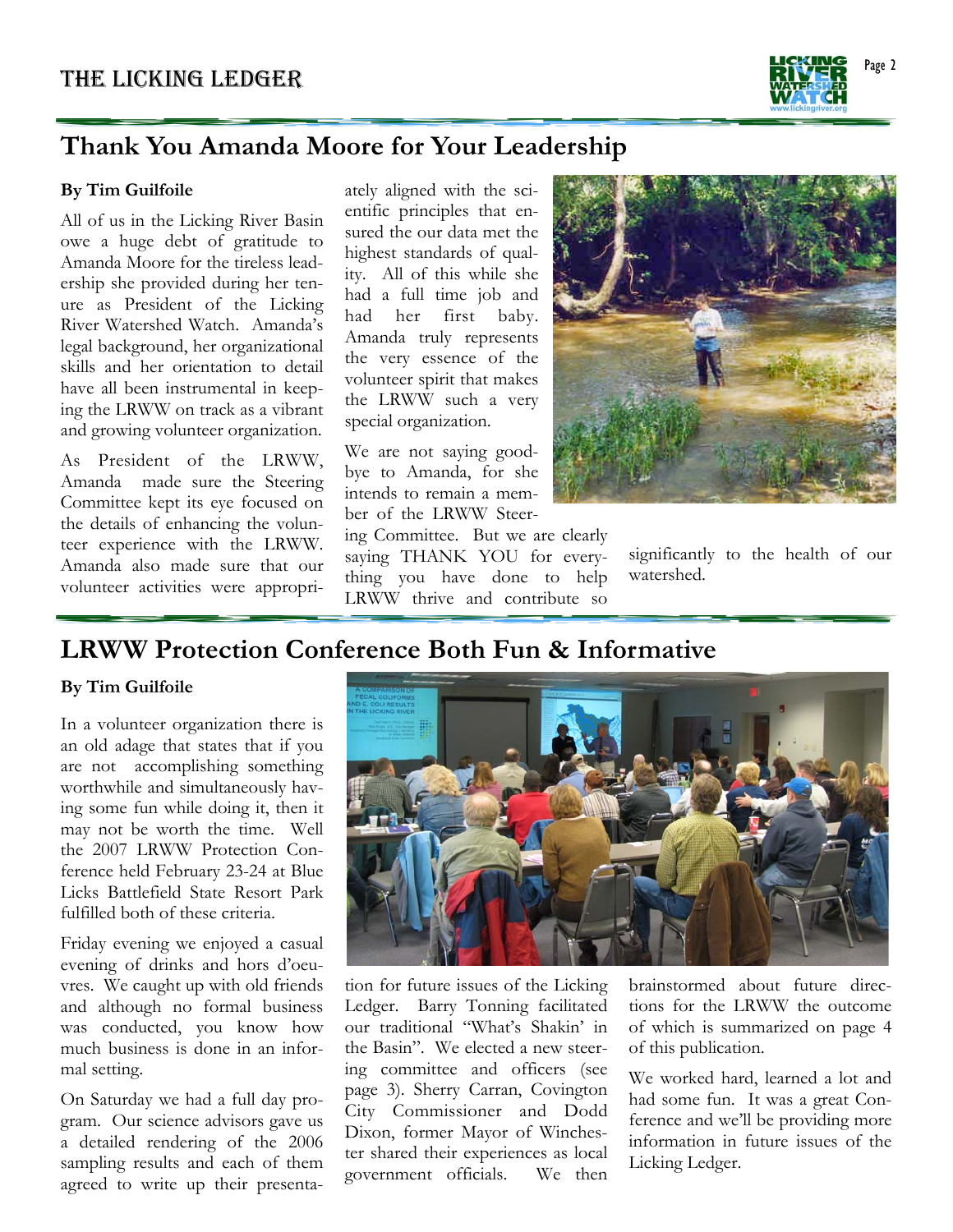

# **LRWW Steering Committee Members for 2007-2008**

## **Yvonne Meichtry,** Chair

Northern KY University, Cold Spring 859) 572-6380 859-441-9653

meichtryy@nku.edu

**Barry Tonning,** Vice Chair Tetra Tech, Mt Sterling 859-499-0712 859-498-2357 Barry.tonning@tetratechffx.com;btonning@bellsouth.n et

**Marie Halpin,** Treasurer Nicholas Co. Sportsmen, Sharpsburg

859-289-6010 859-749-8250

mariehalpin@yahoo.com

## **Lajuanda Haight-Maybriar.**

Secretary, Data Manager Licking River Basin Team, Frankfort 502-564-3410 lajuanda.haightmaybriar@ky.gov

**Amanda L. Moore,** Immediate Past Chair, Morehead 606-784-0009 606-784-0094 amanda.moore@aya.yale.edu;a pplawcenter@adelphia.net

## **Emily Crain Anderson**

Fleming Co. Conservation District, Flemingsburg 606-845-9387 606-849-9887 emily.anderson@ky.nacdnet.net

## **Patrick Boyd**

Magoffin County Health Dept., Eastern 606-349-6212 606-358-4437

## PatrickO.Boyd@ky.gov

## **Joy Cloud**

Northern KY Fly Fishers, Ft. Thomas 859-572-0831 859-801-9625

## cloud.j@att.net

## **Tom Comte**

Burlington 859-586-9043 tecomte@fuse.net

**Tim Guilfoile,** Newsletter Editor Sierra Club Regional Conservation Organizer, Edgewood 859-426-1978 859-331-0565 tim.guilfoile@lickingriver.org

## **April Haight**

Morehead State Center for Environmental Education, Clearfield 606-783-5268 606-784-1818

adhaight@yahoo.com

## **Sara Hines**

KY Nature Preserves Commission, Paris 502/573-2886 859-987-1211

sanddhines@aol.com, sara.hines@ky.gov

## **Jon Maybriar**

Division of Waste Management, Midway 502-564-6716 859-948-3261 Jon.Maybriar@Ky.gov

## **Larry Varney**, Webmaster

Campbell Co Conservation District, Cold Spring 513/612-2755 859-635-38654

lvarney@fuse.net

## **Ken Cooke**

KY Water Watch Program, Frankfort 800/928-0045 x 473 502-330-0570cell  $k$ ywwp $\omega$ igc.org;ken.cooke $\omega$ k y.gov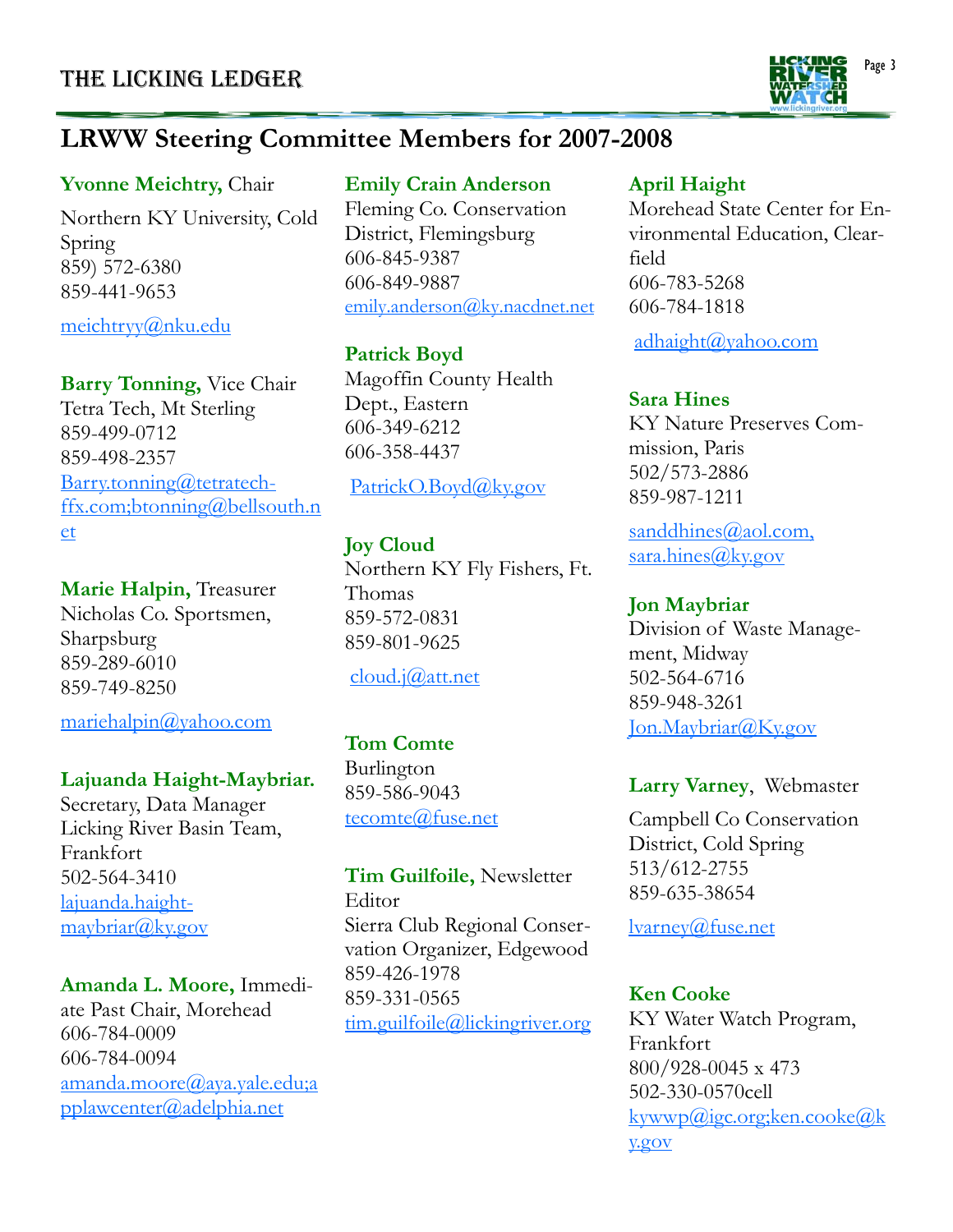

# **Brainstorming Future Directions for LRWW**

#### **Do we want to continue monitoring? (Yes, but…)**

We need better connection to the volunteers doing the monitoring:

#### **Data Management:**

•Quicker data management and disbursement to volunteers: (See January Newsletter for process)

•Close feedback loop for quality assurance Have a protocol for reporting results.

•Have a template for data evaluation that provides standards such as water quality criteria, US EPA Recommended values, or "literature standards".

•Runners can report the results to the team members they work with after each sampling event, as they contact them about the next sampling event.

•Look for ways to make it easier for volunteers to report information and locations.

•Have a gathering after each sampling event (regionally) Dates set in February Newsletter.

•Invite neighbors to participate in gatherings, allow volunteers to share data with neighbors.

•Have a map at meetings.

•There is value in the old data. Seek ways to better archive and access that data.

#### **What resources do we have?**

•\$16,900 in the bank.

#### **Potential sources of funds:**

•Virginia Environmental Endowment will be providing \$2,000

•Tim Guilfoile will be working with Frankfort to access \$250,000 coming from Mid Valley Oil Spill on the Kentucky River (Working with Bluegrass PRIDE on disbursements)

•\$50,000 from Northern KY Sanita-

tion District SEP.

**Expected expenses for 2007 campaign**

- •\$2,000 for sample event coordination
- •\$3,000 for field equipment

•\$4,500 for E. Coli sampling (3 events for 100 sample stations)

•\$4,500 for Fall Low Flow sampling (Nutrients and Ions)

#### **Communications:**

**Newsletter:** 

•Bravo! Send articles to Tim Guilfoile tim.guilfoile@lickingriver.org

•Have an edition focused on Habitat and Biological sampling.

•Have a feature in the newsletter where you post a habitat/sampling question

### **Website**

•Send info to Larry Varney **Mailing Lists.** 

•Mailing List needs updating.

•Area Coordinators should review lists and report to Tim/Lajuanda.

#### **Training?**

#### **Type of training:**

•Split Habitat and Biology from Chemistry,

•Offer the training both ways and see what works.

•Need to set up teams to specialize in Habitat and Biological Assessment.

•Habitat is subjective, How do we deal with that?

#### **Improving Field Reports**

•It would be helpful to get a data sheet in the mail, set a time period

•Set up a specific reporting protocol for habitat assessments.

•Outline the time frame for collecting



#### the data:

•Provide specific methods to report the data:

•Describe the process for using the data:

•Have a community field day that is family oriented where you include training. (June?)

#### **Training Dates**

•April 21, Northern KY (more needed)

#### **SAMPLING**

**Sampling Parameters:** 

- •E. Coli
- •Habitat
- •Biology
- •Field Chemistry

#### **2007 Sampling Dates**

- $•$ May 12
- •July 7
- •September 8th

#### **Other Action items:**

•Encourage folks to write an articles for the newsletter:

•Get people to submit photographs.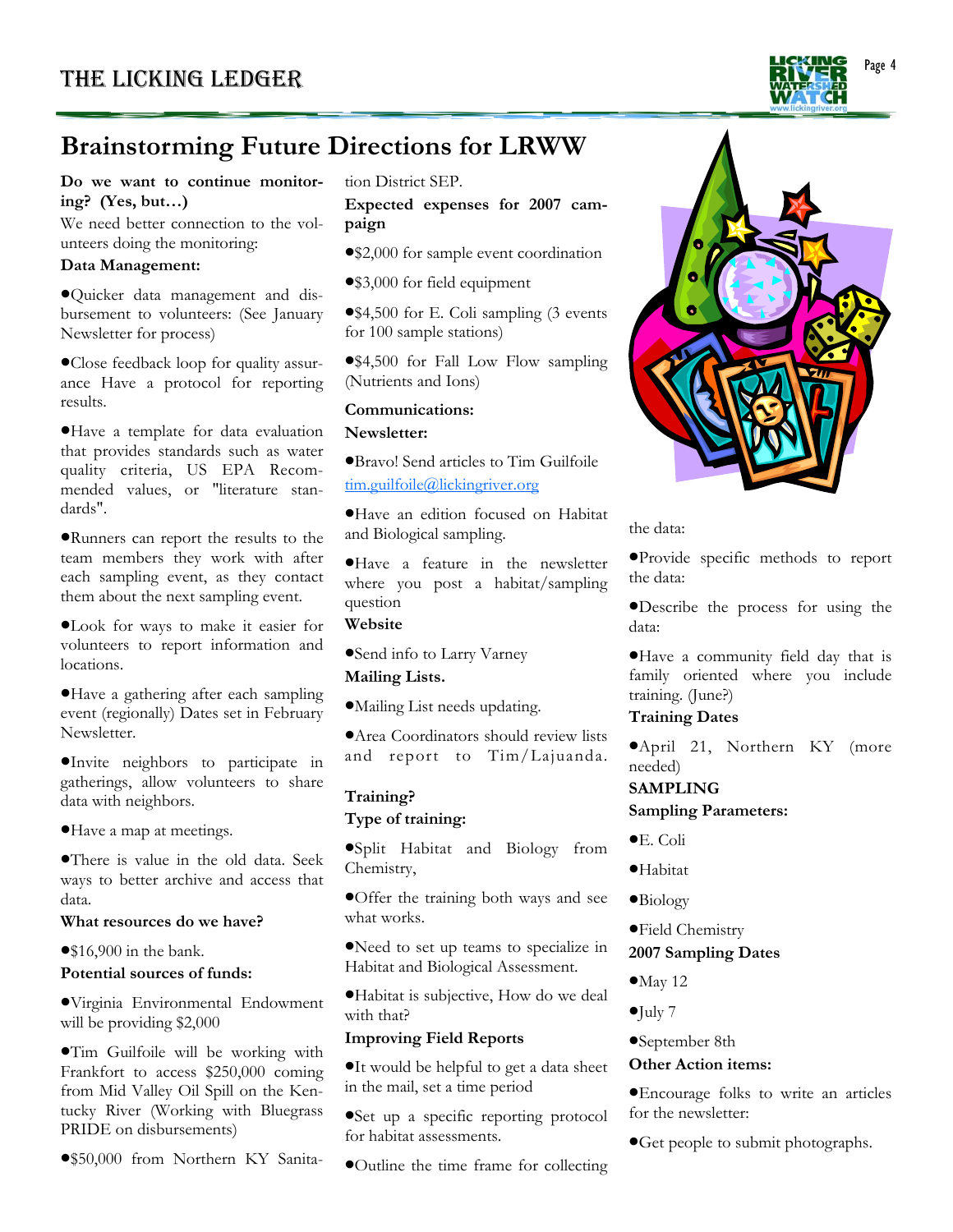



addlefest 2006: 1,400 paddlers raised \$26,000 for the Ohio River Water Trail. After her breast cancer diagnosis, Julie Heenan founded Paddlin' for the Pink, a pink 28 ft. Voyager Cance holding breast and ovarian cancer survivors, promoting cancer and environmental awareness.

You uncovered a huge contamination issue for the Cincinnati Inquirer. Did that contribute to your breast cancer? "At 31 I found I carried a virus showing I would get cancer. At 36, my first mammogram revealed breast cancer. Mom got cancer at 42, she's a survivor. My aunt was 41, and passed on. My sister has had one occurrence. Living in the USA with environmental rules we don't follow, definitely contributed to my disease. I lived across from a chemical plant that had a fire. For weeks dust and contaminated soot filled the air. It became a cancer cluster, with children born mentally retarded."

"Area papers turned down my efforts to cover it. It was a big scandal in a small town. Fish were mutated with tumors, had three eyes, great oil spills covered the water. I've seen the same thing in Cincinnati. I think it is all over. It's too late in some areas. It takes time for the ecosystem to recover. People want the environment cleaner, they see the Industrial Age has caused a lot of damage."

What is Paddlefest? "Each July six miles of Ohio River is closed to barge traffic, kayakers and cances go free. It's a beautiful sight; we call it the Woodstock of paddle sports. It's a volunteer fundraiser, preserving 100 miles from Madison to Maysville, OH. We agitate people about environmental damage, developing food and exercise awareness.

Why do you love to canoe/ kayak, what has it taught you? "It's about finding that inner spot of peace, reflecting. I think it is a metaphor for life. You never ride on the same river the same way twice; the water is constantly flowing. My son, Erik, and I have some of our best talks on the river."

Your canoe was in The Last of Mohicans? "The Voyager Canoe was used. It has white corner prayer spots holding names of survivors and those passed on. We go down the river with these people, 500 names and their stories.

What brings meaning and value these days? "Each morning I say, "I will to will Thy will". That means following my bliss, doing what is right, making someone happy. If at the end of the day I've accomplished that, then I've been successful. I don't think that there is much more than that.

What's a life well lived? How does that shape your time? "Leam from your mistakes, accept you are human, go on and become a better person. Smile at someone who may have just walked out of a terrible chemo session. Ultimately there's a greater purpose for everyone's life. The Pink Canoe falls in that realm for me.

If you had a daughter or sister diagnosed with cancer, what would you share to give hope and assist her healing? "An excellent question. I tell people to remain positive. If they have a bad day, they won't all be bad. Don't give up. Don't ever give up. Now that I say that, I am crying. Faith and hope are so important."

Do you think you'll survive Julie? "I don't know, maybe that's not the point. My sister passed on in March. She was 32. She had preventive cancer surgery done; a year later she was hit by a car and killed. It could happen at any time. A doctor when asked 'Am I going to live?' would answer, 'What do you think?' He found whatever people thought, they were usually right. They say you create your own destiny." Julie Heenan presents at the Quiet Water Symposium March 3 in Lansing juliegopaddle@fuse.net or 859-472-2000. Pink Canoe stories are posted on gopaddle.com.

Ellen Waara has a bright yellow kayak and paddles a wooden canoe as old as she is. She features people serving earth in her column and TV show, Earthtalk.



20 Women's LifeStyle February 2007